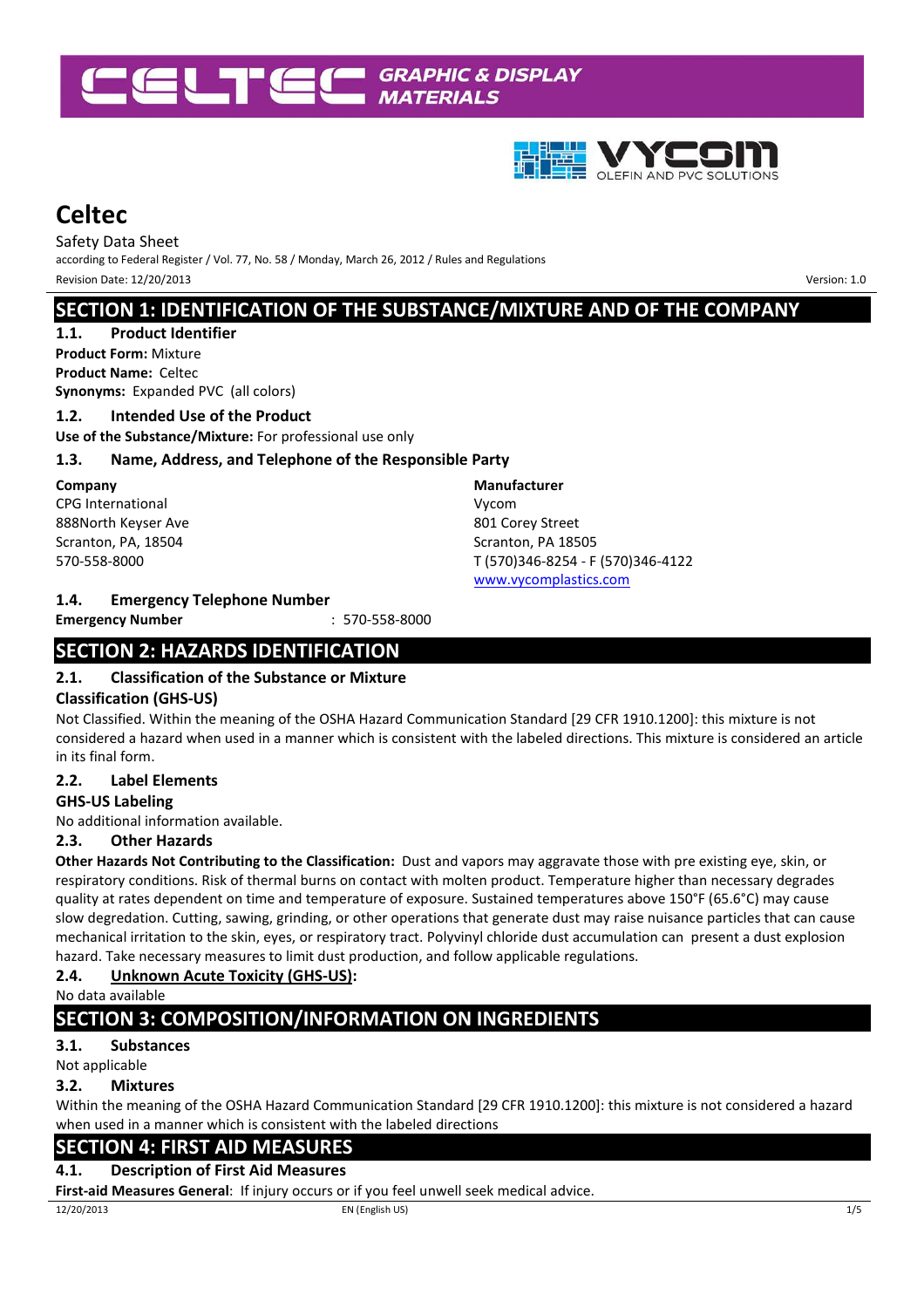Safety Data Sheet according to Federal Register / Vol. 77, No. 58 / Monday, March 26, 2012 / Rules and Regulations

**First-aid Measures After Inhalation**: Not expected to present a significant inhalation hazard under anticipated conditions of normal use. Obtain medical attention if breathing difficulty persists.

**First-aid Measures After Skin Contact**: None expected under normal conditions of use. Obtain medical attention if irritation develops or persists.

**First-aid Measures After Eye Contact**: Adverse effects not expected from this product. Obtain medical attention if pain, blinking or redness persist.

**First-aid Measures After Ingestion**: Not expected to be a primary route of exposure. Obtain emergency medical attention.

### **4.2. Most important symptoms and effects, both acute and delayed**

**Symptoms/Injuries:** Not expected to present a significant hazard under anticipated conditions of normal use. Prolonged contact with large amounts of dust may cause mechanical irritation. Final product may have sharp edges.

**Symptoms/Injuries After Inhalation:** Not expected to present a significant inhalation hazard under anticipated conditions of normal use. Dust from this product may cause irritation to the respiratory tract.

**Symptoms/Injuries After Skin Contact:** Not expected to be a primary route of exposure. Risk of thermal burns on contact with molten product. Prolonged contact with large amounts of dust may cause mechanical irritation.

**Symptoms/Injuries After Eye Contact:** Not expected to be a primary route of exposure. Excessive dust production at the time of cutting may cause minor eye irritation.

**Symptoms/Injuries After Ingestion:** Ingestion is not considered a potential route of exposure. If a large quantity has been ingested: Gastrointestinal irritation. May cause nausea, vomiting, and diarrhea.

### **4.3. Indication of Any Immediate Medical Attention and Special Treatment Needed**

If you feel unwell, seek medical advice (show the label where possible).

### **SECTION 5: FIREFIGHTING MEASURES**

### **5.1. Extinguishing Media**

**Suitable Extinguishing Media:** Use extinguishing media appropriate for surrounding fire.

**Unsuitable Extinguishing Media:** Do not use a heavy water stream. Use of heavy stream of water may spread fire.

#### **5.2. Special Hazards Arising From the Substance or Mixture**

**Fire Hazard:** Not considered flammable but may burn at high temperatures.

**Explosion Hazard:** Accumulation and dispersion of dust with an ignition source can cause a combustible dust explosion, keep dust levels to a minimum and follow applicable regulations.

**Reactivity:** Hazardous reactions will not occur under normal conditions.

### **5.3. Advice for Firefighters**

**Precautionary Measures Fire:** Exercise caution when fighting any chemical fire.

**Firefighting Instructions:** Use water spray or fog for cooling exposed containers.

**Protection During Firefighting:** Do not enter fire area without proper protective equipment, including respiratory protection. **Other information:** Do not allow run-off from fire fighting to enter drains or water courses.

# **SECTION 6: ACCIDENTAL RELEASE MEASURES**

### **6.1. Personal Precautions, Protective Equipment and Emergency Procedures**

**General Measures**: Avoid breathing (dust, vapors, fumes from molten material). Final product may have sharp edges. Avoid prolonged dust contact with eyes, skin and clothing. Avoid generating dust.

### **6.1.1. For Non-emergency Personnel**

**Protective Equipment:** Use appropriate personal protection equipment (PPE).

**Emergency Procedures:** Evacuate unnecessary personnel.

#### **6.1.2. For Emergency Responders**

**Protective Equipment:** Equip cleanup crew with proper protection.

**Emergency Procedures:** Ventilate area.

### **6.2. Environmental Precautions**

Prevent entry to sewers and public waters.

### **6.3. Methods and Material for Containment and Cleaning Up**

**For Containment:** Avoid generation of dust during clean-up of spills. Sweep or vacuum the product to recover it. Where possible allow molten material to solidify naturally.

**Methods for Cleaning Up:** Clear up spills immediately and dispose of waste safely. Contact competent authorities after a spill.

### **6.4. Reference to Other Sections**

See heading 8, exposure controls and personal protection.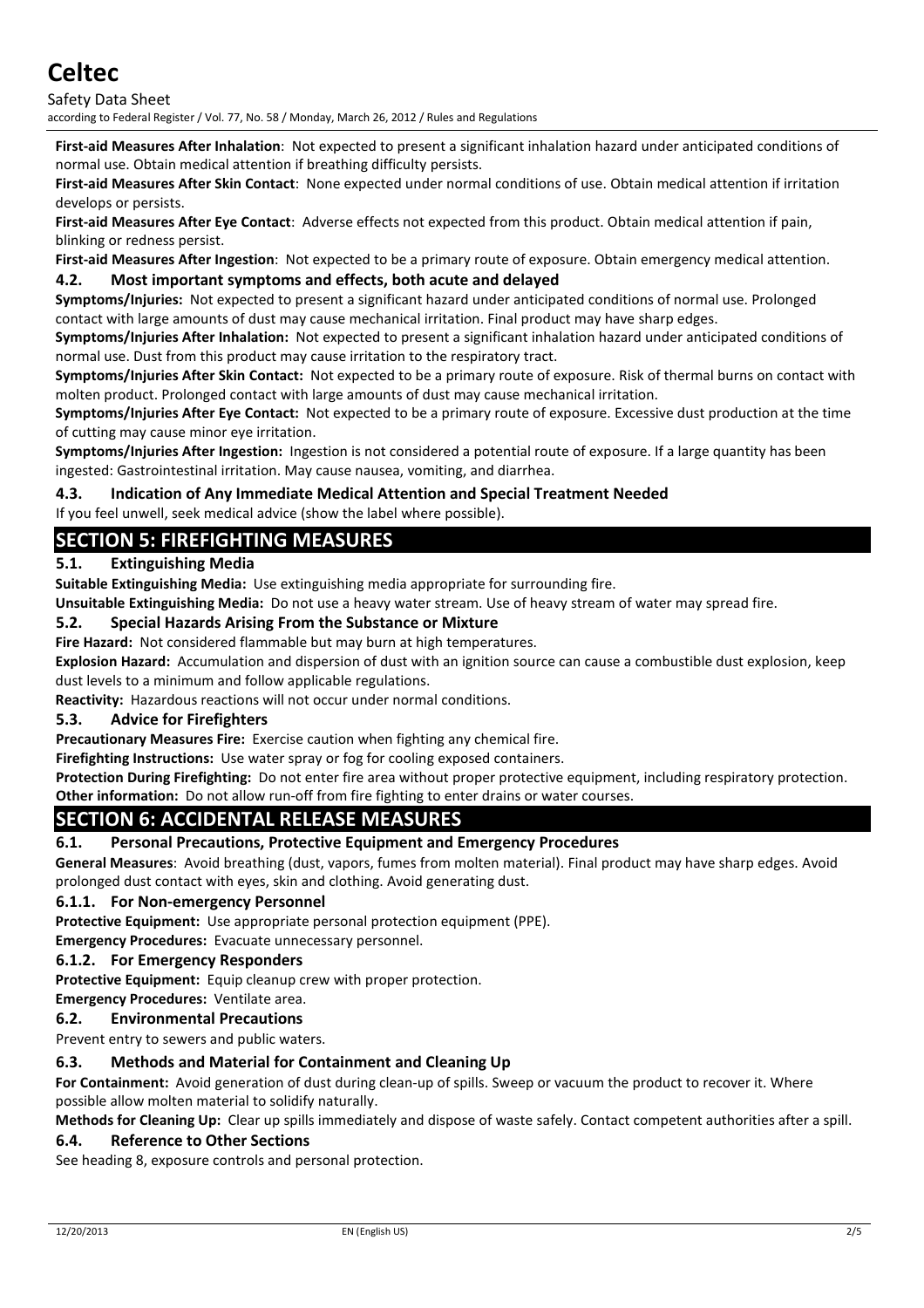Safety Data Sheet

according to Federal Register / Vol. 77, No. 58 / Monday, March 26, 2012 / Rules and Regulations

# **SECTION 7: HANDLING AND STORAGE**

### **7.1. Precautions for Safe Handling**

**Additional Hazards When Processed:** Avoid dust production. Final product may have sharp edges. Risk of thermal burns on contact with molten product. Heating of product can release toxic or irritating fumes, ensure proper ventilation, proper precautions are enforced, and applicable regulations are followed. Sustained temperatures above 150°F (65.6°C) may cause slow degredation. Cutting, sawing, grinding, or other operations that generate dust may raise nuisance particles that can cause mechanical irritation to the skin, eyes, or respiratory tract. Polyvinyl chloride dust accumulation can present a dust explosion hazard. Take necessary measures to limit dust production, and follow applicable regulations.

**Hygiene Measures:** Handle in accordance with good industrial hygiene and safety procedures. Wash hands and other exposed areas with mild soap and water before eating, drinking, or smoking and again when leaving work. Do no eat, drink or smoke when using this product.

### **7.2. Conditions for Safe Storage, Including Any Incompatibilities**

**Technical Measures:** Comply with applicable regulations.

**Storage Conditions:** Store away from incompatible materials.

**Incompatible Products:** Strong acids, strong bases, strong oxidizers.

### **7.3. Specific End Use(s)**

For professional use only.

# **SECTION 8: EXPOSURE CONTROLS/PERSONAL PROTECTION**

### **8.1. Control Parameters**

The final product is considered an article and not hazardous in its final form under normal conditions of use according to 29CFR 1910.1200. The ingredients contained within this product are not expected to be bioavailable under normal conditions of use.

### **8.2. Exposure Controls**

- **Appropriate Engineering Controls** : Provide adequate ventilation to minimize dust concentrations. Ensure all national/local regulations are observed. Emergency eye wash fountains and safety showers should be available in the immediate vicinity of any potential exposure. **Personal Protective Equipment** : Safety glasses. Gloves. Insufficient ventilation (specifically with the accumulation of
	- dust or vapors from molten product): wear respiratory protection. Protective clothing.



- **Materials for Protective Clothing** : As necessary when handling hot or molten sheet, wear protective clothing. **Hand Protection** : If handling hot or molten sheet wear insulated gloves, otherwise wear work gloves.
- **Eye Protection** : Chemical goggles or safety glasses.
- **Respiratory Protection** : Use NIOSH-approved air-purifying or supplied-air respirator where airborne concentrations of dust or vapors from molten product are expected to exceed exposure limits.

**Consumer Exposure Controls** : Do not eat, drink or smoke during use.

# **SECTION 9: PHYSICAL AND CHEMICAL PROPERTIES**

**9.1. Information on Basic Physical and Chemical Properties** 

| <b>Physical State</b>                             | : Solid                     |
|---------------------------------------------------|-----------------------------|
| Appearance                                        | : Finished sheet.           |
| Odor                                              | : Finished sheet.           |
| <b>Odor Threshold</b>                             | : No data available         |
| рH                                                | : No data available         |
| <b>Relative Evaporation Rate (butylacetate=1)</b> | : No data available         |
| <b>Melting Point</b>                              | : Decomposes before melting |
| <b>Freezing Point</b>                             | : No data available         |
| <b>Boiling Point</b>                              | : No data available         |
| <b>Flash Point</b>                                | : No data available         |
| <b>Auto-ignition Temperature</b>                  | : No data available         |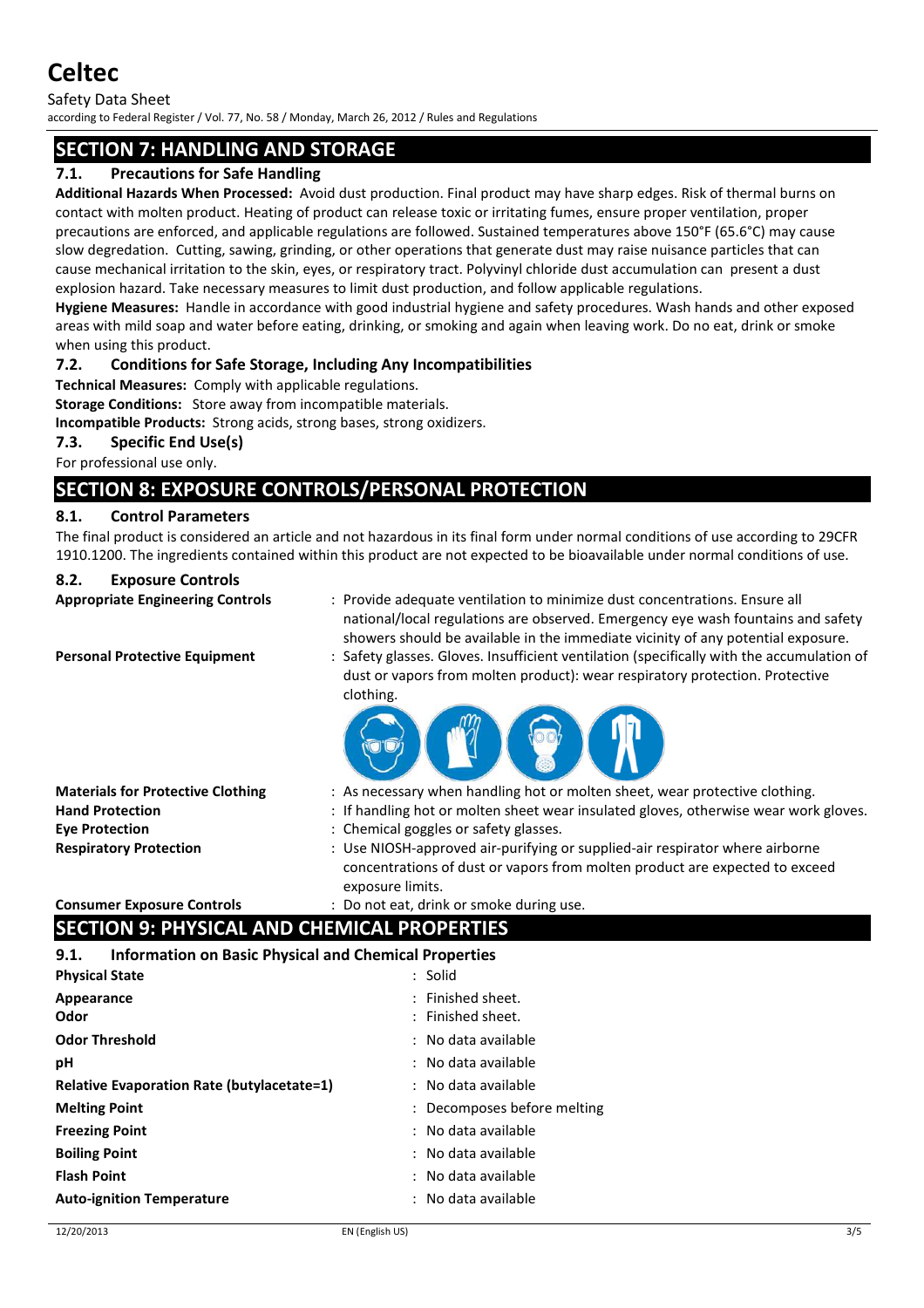Safety Data Sheet according to Federal Register / Vol. 77, No. 58 / Monday, March 26, 2012 / Rules and Regulations

| <b>Decomposition Temperature</b> | : No data available |
|----------------------------------|---------------------|
| Flammability (solid, gas)        | No data available   |
| <b>Vapor Pressure</b>            | : No data available |
| Relative Vapor Density at 20 °C  | : No data available |
| <b>Relative Density</b>          | No data available   |
| <b>Specific Gravity</b>          | $(0.45-1.4)$        |
| Solubility                       | No data available   |
| Log Pow                          | : No data available |
| Log Kow                          | : No data available |
| <b>Viscosity, Kinematic</b>      | : No data available |
| <b>Viscosity, Dynamic</b>        | No data available   |
| <b>Explosive Properties</b>      | No data available   |
| <b>Oxidizing Properties</b>      | No data available   |
| <b>Explosive Limits</b>          | No data available   |
|                                  |                     |

# **9.2. Other Information** No additional information available

# **SECTION 10: STABILITY AND REACTIVITY**

**10.1 Reactivity:** Hazardous reactions will not occur under normal conditions.

**10.2 Chemical Stability:** Stable at standard temperature and pressure. Sustained temperatures above 150°F (65.6°C) may cause slow degredation.

**10.3 Possibility of Hazardous Reactions:** Hazardous polymerization will not occur.

**10.4 Conditions to Avoid:** Direct sunlight. Extremely high or low temperatures. Incompatible materials. Sparks, heat, open flame and other sources of ignition.

**10.5 Incompatible Materials:** Strong acids, strong bases, strong oxidizers.

**10.6 Hazardous Decomposition Products:** Carbon oxides (CO, CO2), hydrogen chloride, toxic gases, irritating fumes.

# **SECTION 11: TOXICOLOGICAL INFORMATION**

### **11.1. Information On Toxicological Effects**

**Acute Toxicity** : Not classified

The final product is considered an article and not hazardous in its final form under normal conditions of use according to 29CFR 1910.1200. The ingredients contained within this product are not expected to be bioavailable under normal conditions of use.

**Skin Corrosion/Irritation**: Not classified

**Serious Eye Damage/Irritation**: Not classified

**Respiratory or Skin Sensitization**: Not classified

**Germ Cell Mutagenicity:** Not classified

**Carcinogenicity**: Not classified

**Reproductive Toxicity**: Not classified

**Specific Target Organ Toxicity (Single Exposure)**: Not classified

**Specific Target Organ Toxicity (Repeated Exposure):** Not classified

**Aspiration Hazard:** Not classified

**Symptoms/Injuries After Inhalation:** Not expected to present a significant inhalation hazard under anticipated conditions of normal use. Dust from this product may cause irritation to the respiratory tract.

**Symptoms/Injuries After Skin Contact:** Not expected to be a primary route of exposure. Risk of thermal burns on contact with molten product. Prolonged contact with large amounts of dust may cause mechanical irritation.

**Symptoms/Injuries After Eye Contact:** Not expected to be a primary route of exposure. Excessive dust production at the time of cutting may cause minor eye irritation.

**Symptoms/Injuries After Ingestion:** Ingestion is not considered a potential route of exposure. If a large quantity has been ingested: Gastrointestinal irritation. May cause nausea, vomiting, and diarrhea.

# **SECTION 12: ECOLOGICAL INFORMATION**

### **12.1. Toxicity**

The final product is considered an article and not hazardous in its final form under normal conditions of use according to 29CFR 1910.1200. The ingredients contained within this product are not expected to be bioavailable under normal conditions of use.